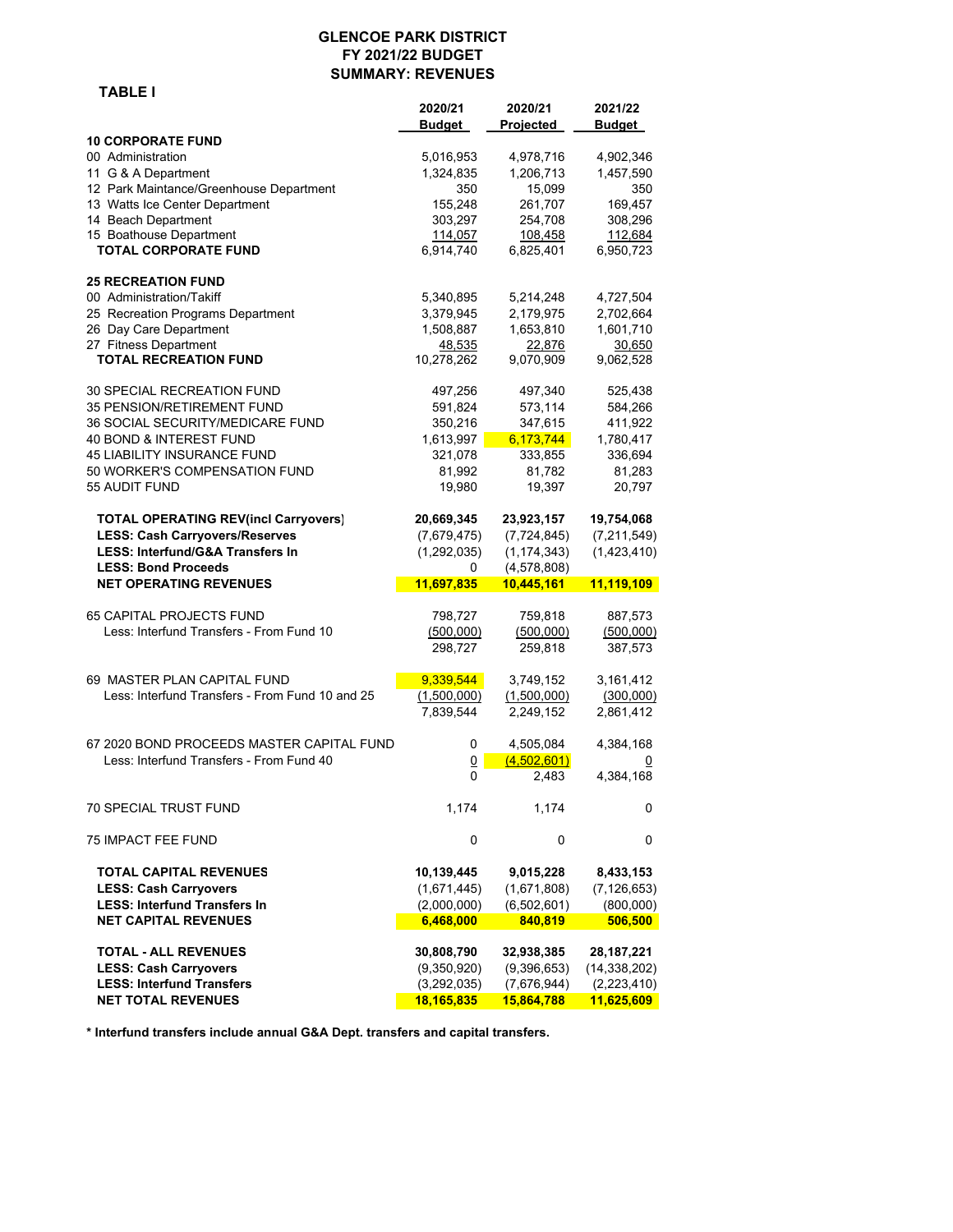## **GLENCOE PARK DISTRICT FY 2021/22 BUDGET SUMMARY: EXPENSES**

|                                               | 2020/21<br>Budget | 2020/21<br><b>Projected</b> | 2021/22<br><b>Budget</b> |
|-----------------------------------------------|-------------------|-----------------------------|--------------------------|
| <b>10 CORPORATE FUND</b><br>00 Administration | 1,150,000         | 1,150,000                   | 800,000                  |
| 11 G & A Department                           | 1,324,835         | 1,206,713                   | 1,457,590                |
| 12 Park Maintance/Greenhouse Department       | 1,386,992         | 1,075,954                   | 1,567,962                |
| 13 Watts Ice Center Department                | 334,528           | 298,432                     | 340,405                  |
| 14 Beach Department                           | 313,403           | 278,790                     | 319,750                  |
| 15 Boathouse Department                       | 205,213           | 134,166                     | 189,890                  |
| SUB-TOTAL                                     | 4,714,971         | 4,144,055                   | 4,675,597                |
| LESS: Interfund Transfers (G&A/Capital/Other) | (1,653,893)       | (1,607,994)                 | (1,355,130)              |
| <b>TOTAL CORPORATE FUND</b>                   | 3,061,078         | 2,536,061                   | 3,320,467                |
| <b>25 RECREATION FUND</b>                     |                   |                             |                          |
| 00 Administration/Takiff                      | 3,157,852         | 2,821,111                   | 2,362,956                |
| 25 Recreation Programs Department             | 2,264,730         | 1,505,759                   | 1,835,040                |
| 26 Day Care Department                        | 1,417,666         | 1,298,144                   | 1,499,227                |
| 27 Fitness Department                         | 51,210            | 35,269                      | 50,343                   |
| SUB-TOTAL                                     | 6,891,458         | 5,660,283                   | 5,747,566                |
| LESS: Interfund Transfers/G&A                 | (1,638,142)       | (1,566,349)                 | (868, 280)               |
| <b>TOTAL RECREATION FUND</b>                  | 5,253,316         | 4,093,934                   | 4,879,286                |
| <b>30 SPECIAL RECREATION FUND</b>             | 385,383           | 314,902                     | 382,000                  |
| <b>35 PENSION/RETIREMENT FUND</b>             | 410,000           | 374,838                     | 400,000                  |
| 36 SOCIAL SECURITY/MEDICARE FUND              | 301,000           | 261,943                     | 301,000                  |
| <b>40 BOND &amp; INTEREST FUND</b>            | 1,248,796         | 5,744,327                   | 1,313,360                |
| <b>LESS: Interfund Transfer</b>               | 0                 | (4,502,601)                 | $\overline{0}$           |
|                                               | 1,248,796         | 1,241,726                   | 1,313,360                |
| <b>45 LIABILITY INSURANCE FUND</b>            | 178,195           | 151,911                     | 262,510                  |
| 50 WORKER'S COMPENSATION FUND                 | 49,560            | 44,748                      | 43,720                   |
| 55 AUDIT FUND                                 | 17,350            | 14,600                      | 14,850                   |
| <b>TOTAL OPERATING EXPENSES</b>               | 14,196,713        | 16,711,607                  | 13,140,603               |
| LESS: Interfund Transfers(G&A/Capital)        | (3,292,035)       | (7,676,944)                 | (2, 223, 410)            |
| <b>NET OPERATING EXPENSES</b>                 | 10,904,678        | 9,034,663                   | 10,917,193               |
| <b>65 CAPITAL PROJECTS FUND</b>               | 706,850           | 373,245                     | 782,005                  |
| <b>LESS: Interfund Transfers</b>              | $\overline{0}$    | <u>0</u>                    | $\overline{0}$           |
|                                               | 706,850           | 373,245                     | 782,005                  |
| 69 MASTER PLAN CAPITAL FUND                   | 3,532,415         | 1,390,740                   | 489,000                  |
| 67 2020 BOND PROCEEDS MASTER CAPITAL FUND     | 0                 | 12,416                      | 2,136,350                |
|                                               |                   |                             |                          |
| 70 SPECIAL TRUST FUND                         | 1,174             | 1,174                       | 0                        |
| <b>LESS: Interfund Transfers</b>              | $\overline{0}$    | $\overline{0}$              | $\underline{0}$          |
|                                               | 1,174             | 1,174                       | $\Omega$                 |
| <b>75 IMPACT FEE FUND</b>                     | 0                 | 0                           | 0                        |
| <b>LESS: Interfund Transfers</b>              | $\underline{0}$   | $\overline{0}$              | $\underline{0}$          |
|                                               | 0                 | 0                           | 0                        |
| <b>TOTAL CAPITAL EXPENSES</b>                 | 4,240,439         | 1,777,575                   | 3,407,355                |
| <b>LESS: Interfund Transfers</b>              | <u>0</u>          | <u>0</u>                    | $\overline{0}$           |
| <b>NET CAPITAL EXPENSES</b>                   | 4,240,439         | 1,777,575                   | 3,407,355                |
| <b>TOTAL - ALL EXPENSES(incl trfs)</b>        | 18,437,152        | 18,489,182                  | 16,547,958               |
| <b>LESS: Total Interfund Transfers</b>        | (3,292,035)       | (7,676,944)                 | (2,223,410)              |
| <b>NET TOTAL - ALL EXPENSES</b>               | 15,145,117        | 10,812,238                  | 14,324,548               |
|                                               |                   |                             |                          |

## **TABLE II**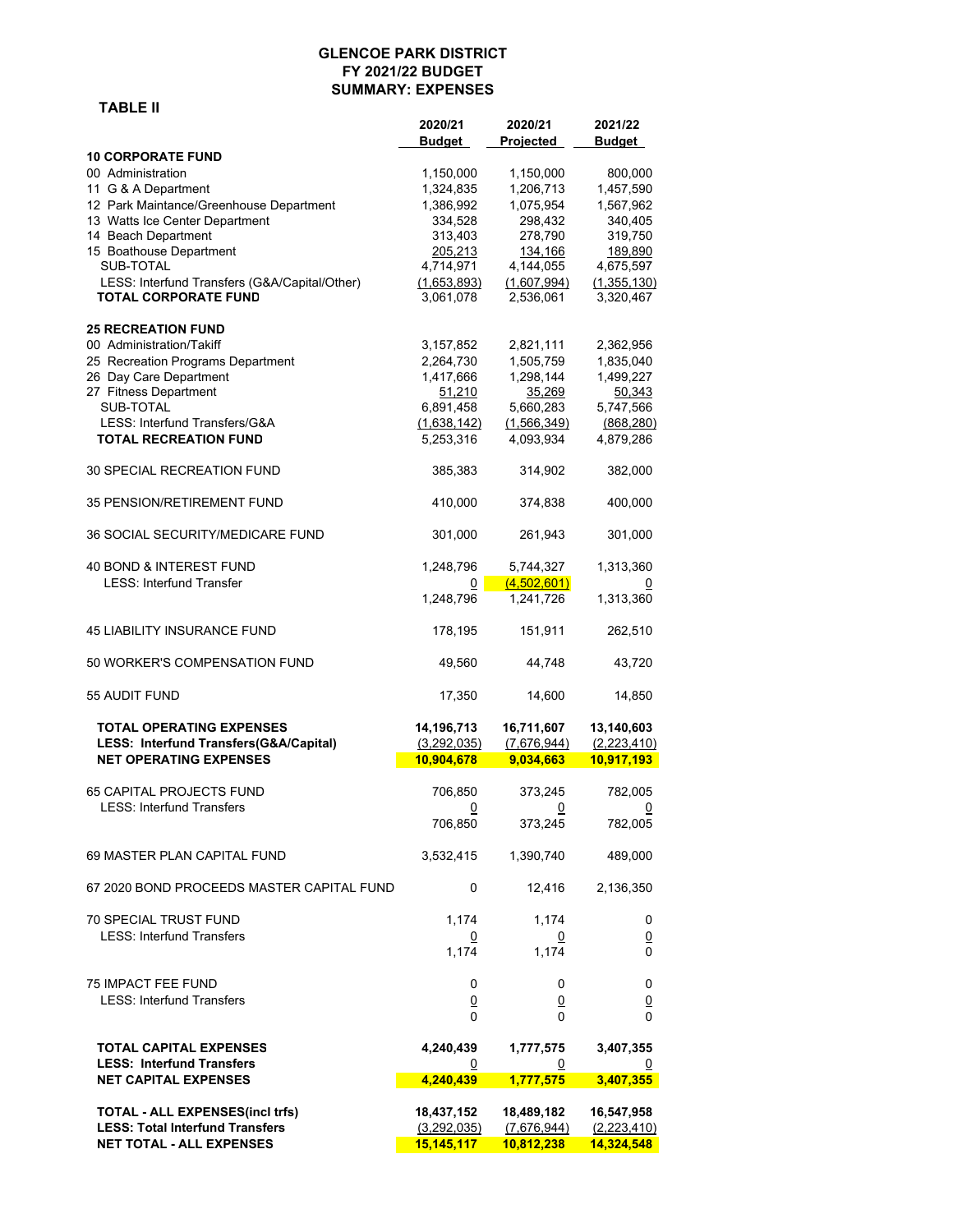## **GLENCOE PARK DISTRICT FY 2021/22 BUDGET SUMMARY: OPERATING SURPLUS/(DEFICIT)**

# **TABLE III**

|                                                         | 2020/21<br><b>Budget</b> | 2020/21<br>Projected | 2021/22<br><b>Budget</b> |
|---------------------------------------------------------|--------------------------|----------------------|--------------------------|
| <b>10 CORPORATE FUND</b>                                |                          |                      |                          |
| 00 - Administration                                     | 3,866,953                | 3,828,716            | 4,102,346                |
| 11 - G & A Department                                   | 0                        | 0                    | 0                        |
| 12 - Park Maintance/Greenhouse Department               | (1,386,642)              | (1,060,855)          | (1, 567, 612)            |
| 13 Watts Ice Center Department                          | (179, 280)               | (36, 725)            | (170, 948)               |
| 14 Beach Department                                     | (10, 106)                | (24, 082)            | (11, 454)                |
| 15 Boathouse Department<br><b>TOTAL CORPORATE FUND</b>  | (91, 156)<br>2,199,769   | (25, 708)            | (77, 206)                |
|                                                         |                          | 2,681,346            | 2,275,126                |
| <b>25 RECREATION FUND</b><br>00 - Administration/Takiff | 2,183,043                | 2,393,137            | 2,364,548                |
| 25 Recreation Programs Department                       | 1,115,215                | 674,216              | 867,624                  |
| 26 Day Care Department (revised)                        | 91,221                   | 355,666              | 102,483                  |
| 27 Fitness Department                                   | (2,675)                  | (12, 393)            | (19,693)                 |
| <b>TOTAL RECREATION FUND</b>                            | 3,386,804                | 3,410,626            | 3,314,962                |
| 30 SPECIAL RECREATION FUND                              | 111,873                  | 182,438              | 143,438                  |
| 35 PENSION/RETIREMENT FUND                              | 181,824                  | 198,276              | 184,266                  |
| 36 SOCIAL SECURITY/MEDICARE FUND                        | 49,216                   | 85,672               | 110,922                  |
| 40 BOND & INTEREST FUND                                 | 365,201                  | 429,417              | 467,057                  |
| <b>45 LIABILITY INSURANCE FUND</b>                      | 142,883                  | 181,944              | 74,184                   |
| 50 WORKER'S COMPENSATION FUND                           | 32,432                   | 37,033               | 37,563                   |
| 55 AUDIT FUND                                           | 2,630                    | 4,797                | 5,947                    |
| TOTAL OPERATING NET                                     | 6,472,632                | 7,211,549            | 6,613,465                |
| <b>65 CAPITAL PROJECTS FUND</b>                         | 91,877                   | 386,573              | 105,568                  |
| 69 MASTER PLAN CAPITAL FUND                             | 5,807,129                | 2,358,412            | 2,672,412                |
| 67 2020 BOND PROCEEDS MASTER CAPITAL FUND               | 0                        | 4,381,668            | 2,247,818                |
| <b>70 SPECIAL TRUST FUND</b>                            | 0                        | 0                    | 0                        |
| <b>75 IMPACT FEE FUND</b>                               | 0                        | 0                    | 0                        |
| TOTAL NET - CAPITAL FUNDS                               | 5,899,006                | 7,126,653            | 5,025,798                |
| TOTAL NET - ALL FUNDS                                   | 12,371,638               | 14,338,202           | 11,639,263               |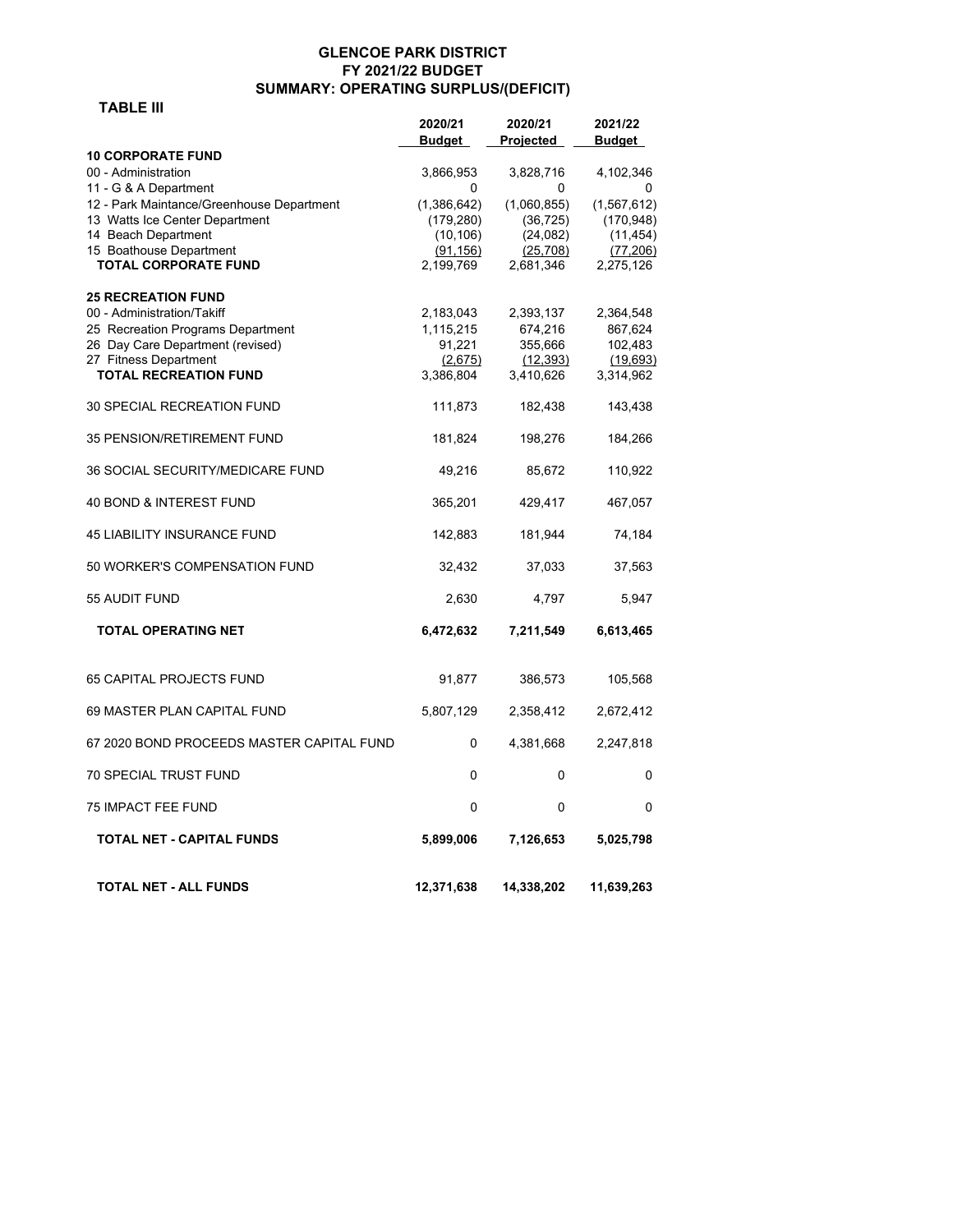## **CORPORATE FUND GENERAL & ADMINISTRATIVE DEPARTMENT ALLOCATION OF GENERAL & ADMINISTRATIVE COSTS**

|                             | AS %      | G & A               |
|-----------------------------|-----------|---------------------|
| <b>OPERATING DEPARTMENT</b> | OF TOTAL  | <b>ALLOCATION</b>   |
|                             |           |                     |
| 2021/22 BUDGET              |           |                     |
| Parks & Maintenance         | 28%       | 398,555             |
| <b>Watts Ice Center</b>     | 4%        | 56,936              |
| Beach/Boathouse             | 7%<br>58% | 99,639              |
| Recreation<br>Day Care      | 3%        | 831,755             |
| <b>TOTAL</b>                |           | 36,525<br>1,423,410 |
|                             |           |                     |
|                             |           |                     |
| 2020/21PROJECTED            |           |                     |
| Parks & Maintenance         | 28%       | 328,816             |
| Watts Ice Center            | 4%        | 46,974              |
| Beach/Boathouse             | 7%        | 82,204              |
| Recreation                  | 58%       | 680,649             |
| Daycare                     | 3%        | 35,700              |
| <b>TOTAL</b>                |           | 1,174,343           |
|                             |           |                     |
| 2020/21 BUDGET              |           |                     |
| Parks & Maintenance         | 28%       | 361,770             |
| <b>Watts Ice Center</b>     | 4%        | 51,681              |
| Beach<br>Recreation         | 7%        | 90,442              |
| Day Care                    | 58%<br>3% | 752,442<br>35,700   |
| <b>TOTAL</b>                |           | 1,292,035           |
|                             |           |                     |
|                             |           |                     |
| <b>2019/20 ACTUAL</b>       |           |                     |
| Parks & Maintenance         | 28%       | 318,576             |
| <b>Watts Ice Center</b>     | 4%        | 45,509              |
| Beach                       | 7%        | 79,644              |
| Recreation                  | 57%       | 661,146             |
| Day Care                    | 4%        | 32,900              |
| <b>TOTAL</b>                |           | 1,137,775           |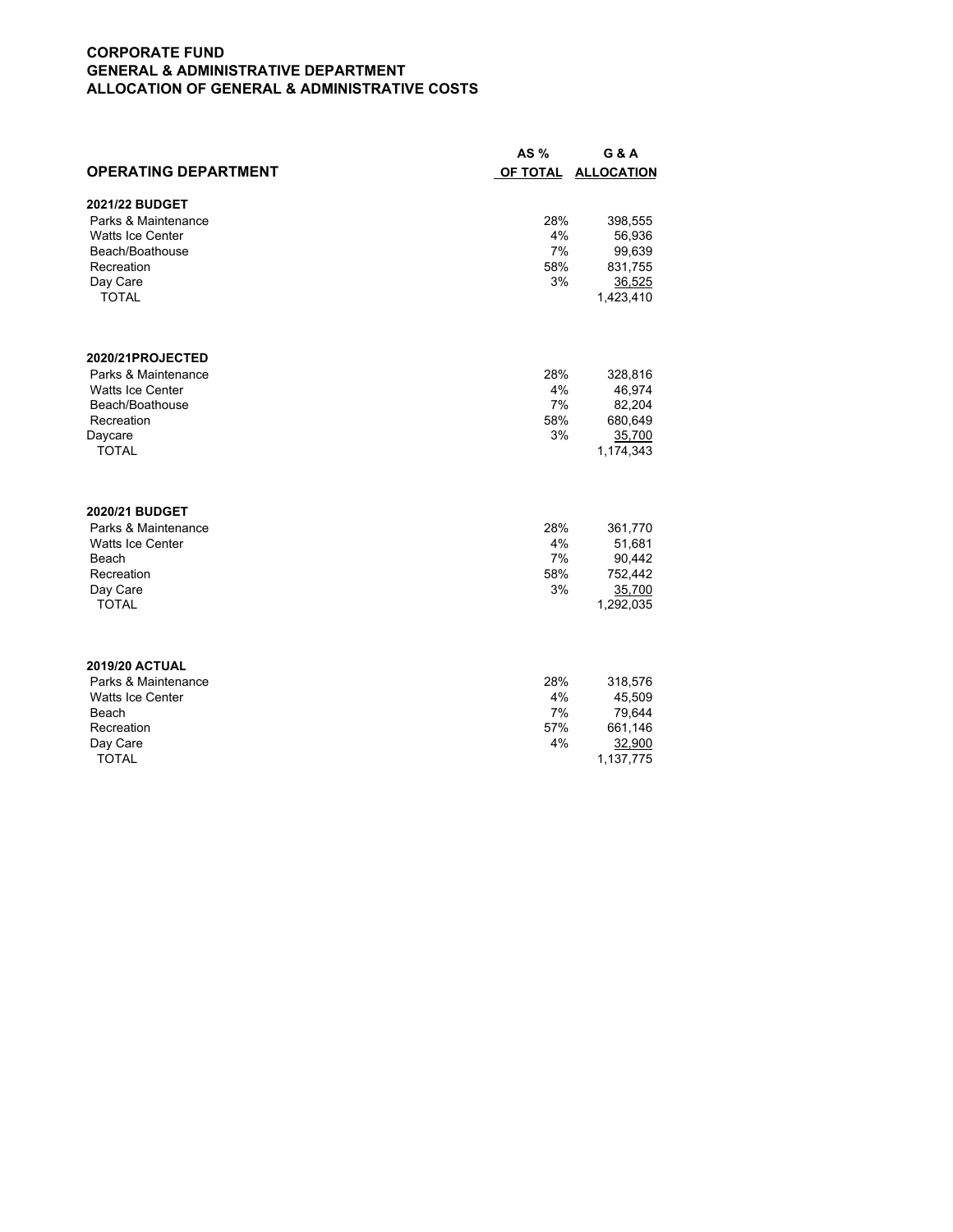#### **GLENCOE PARK DISTRICT FY 2021/22 BUDGET FUND BALANCE SUMMARY**

**TABLE IV**

|                                                    | 2/29/2020       | 2/28/2021       | 2/28/2022       | <b>PROJ 2/28/22</b>   |
|----------------------------------------------------|-----------------|-----------------|-----------------|-----------------------|
|                                                    | <b>ACTUAL</b>   | <b>PROJECTD</b> | <b>PROJECTD</b> | <b>Fund Balance %</b> |
|                                                    | <b>FUND BAL</b> | <b>FUND BAL</b> | <b>FUND BAL</b> | (of FY21/22 expds)    |
| <b>CORPORATE FUND</b>                              |                 |                 |                 |                       |
| Undesignated/Transfer to Capital Fund?             | \$747,828       | \$1,403,315     | \$304,892       |                       |
| Designated - Medical Insurance Reserve             | \$12,000        | \$10,000        | \$10,000        |                       |
| Designated-Corporate Operating Fund Bal (50%)      | \$1,314,588     | \$1,268,031     | \$1,660,234     |                       |
| Designated-Future Capital                          | \$650,000       | \$0             | \$300,000       |                       |
| <b>CORPORATE - TOTAL FUND BALANCE</b>              | \$2,724,416     | \$2,681,346     | \$2,275,126     | 69%                   |
| <b>RECREATION FUND</b>                             |                 |                 |                 |                       |
| Undesignated/Transfer to Capital Fund?             | \$689,816       | \$1,363,659     | \$875,319       |                       |
| Designated-Recreation Operating Fund Balance (50%) | \$2,469,266     | \$2,046,967     | \$2,439,643     |                       |
| Designated-Future Capital                          | \$850,000       | \$0             | \$0             |                       |
| <b>RECREATION - TOTAL FUND BALANCE</b>             | \$4,009,082     | \$3,410,626     | \$3,314,962     | 68%                   |
| <b>MINOR OPERATING FUNDS</b>                       |                 |                 |                 |                       |
| SPECIAL RECREATION FUND                            | \$142,256       | \$182,438       | \$143,438       | 38%                   |
| PENSION/RETIREMENT FUND                            | \$198,125       | \$198,276       | \$184,266       | 46%                   |
| SOCIAL SECURITY/MEDICARE FUND                      | \$49,216        | \$85,672        | \$110,922       | 37%                   |
| <b>BOND &amp; INTEREST FUND</b>                    | \$393,147       | \$429,417       | \$467,057       | 36%                   |
| <b>LIABILITY INSURANCE FUND</b>                    | \$163,331       | \$181,944       | \$74,184        | 28%                   |
| <b>WORKERS' COMPENSATION FUND</b>                  | \$38,792        | \$37,033        | \$37,563        | 86%                   |
| <b>AUDIT FUND</b>                                  | \$6,480         | \$4,797         | \$5,947         | 40%                   |
| <b>SUBTOTAL - OPERATING FUNDS</b>                  | \$7,724,845     | \$7,211,549     | \$6,613,465     |                       |
| <b>OTHER CAPITAL FUNDS:</b>                        |                 |                 |                 |                       |
| <b>CAPITAL PROJECTS FUND</b>                       | \$224,087       | \$386,573       | \$105,568       |                       |
| MASTER PLAN CAPITAL FUND                           | \$1,446,547     | \$2,358,412     | \$2,672,412     |                       |
| 2020 BOND PROCEEDS FUND                            | \$0             | \$4,381,668     | \$2,247,818     |                       |
| SPECIAL TRUST FUND                                 | \$1,174         | \$0             | \$0             |                       |
| <b>IMPACT FEE FUND</b>                             | \$0             | \$0             | \$0             |                       |
| <b>SUBTOTAL - CAPITAL FUNDS</b>                    | \$1,671,808     | \$7,126,653     | \$5,025,798     |                       |
| <b>TOTAL - ALL FUNDS</b>                           | \$9,396,653     | \$14,338,202    | \$11,639,263    |                       |